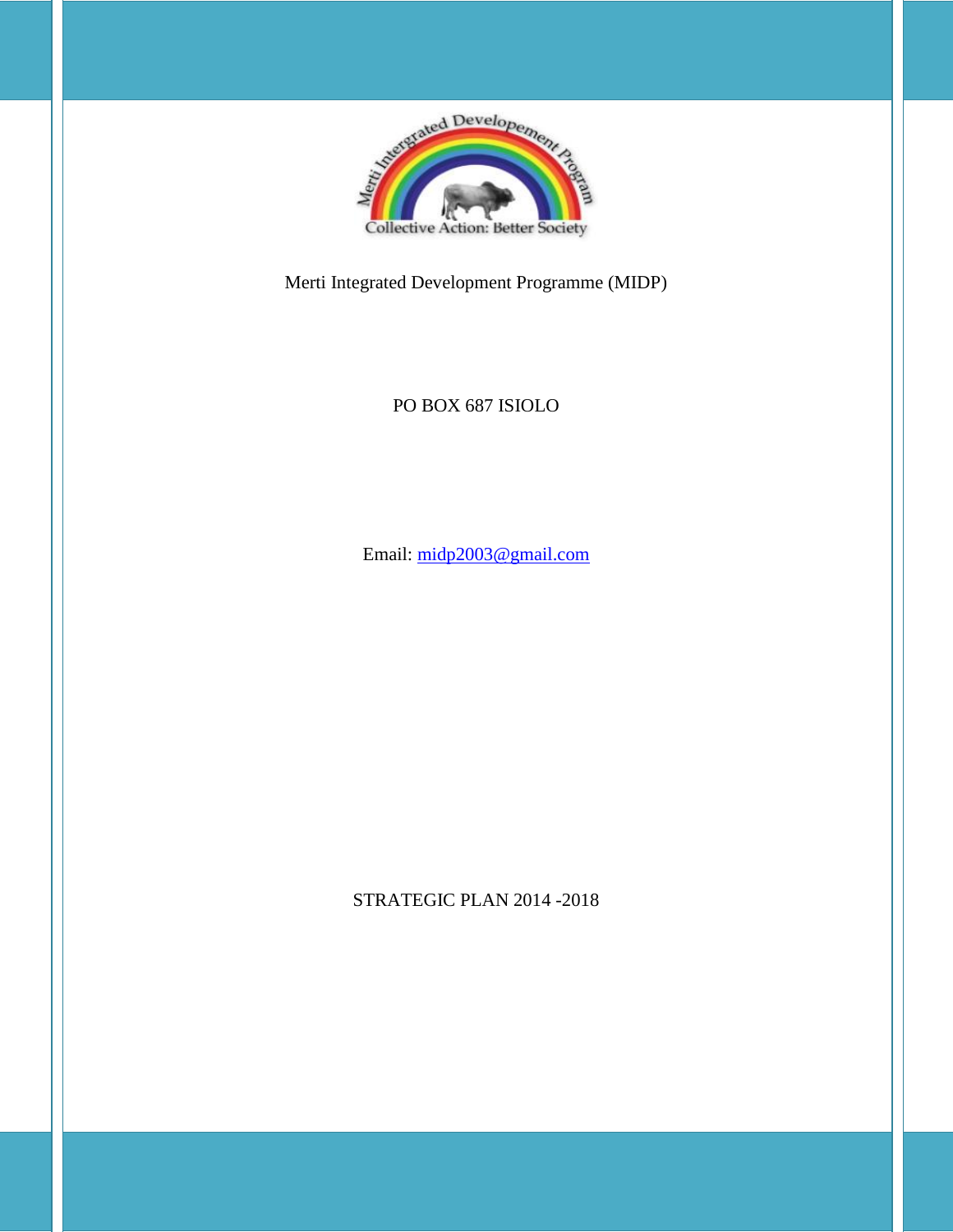#### <span id="page-1-0"></span>**ACKNOWLEDGEMENT**

Development of MIDP second strategic plan for the period 2014-2018 was made possible through financial support of Cordaid. We are indebted to Cordaid for this support and look forward to opening new chapter of partnership to implement this plan which is our mutual baby. To ensure the plan responds to strategic development issues, broad spectrum of stakeholders were invited and actually took part in a 3 day strategic planning workshop held at Kirimara springs Hotel in Nanyuki. I would like to express my appreciation for level of commitment shown by MIDP staff board members and representatives of affiliate CBOs during the workshop. Special thanks to Daud Tari of RAP, Shoba Liban of Pastoral women for health and education and Ole Kaunga of IMPACT as their participation in the workshop enabled us to be more objective in analyzing both internal and external environment of MIDP.

Cordaid representative Zeituna Roba actively participated in all the sessions during the strategic planning workshop and ensured conducive environment was created for the consultant and planning team. She was a constant source of inspiration and motivation for the planning team and we are very grateful for her support.

Last but not least I would like to express my special thanks to Hassan Hulufo for steering the process of developing this strategic plan skillfully. His technical expertise and understanding of the context was superb.

Abdullahi Shandey

**Board secretary and CEO**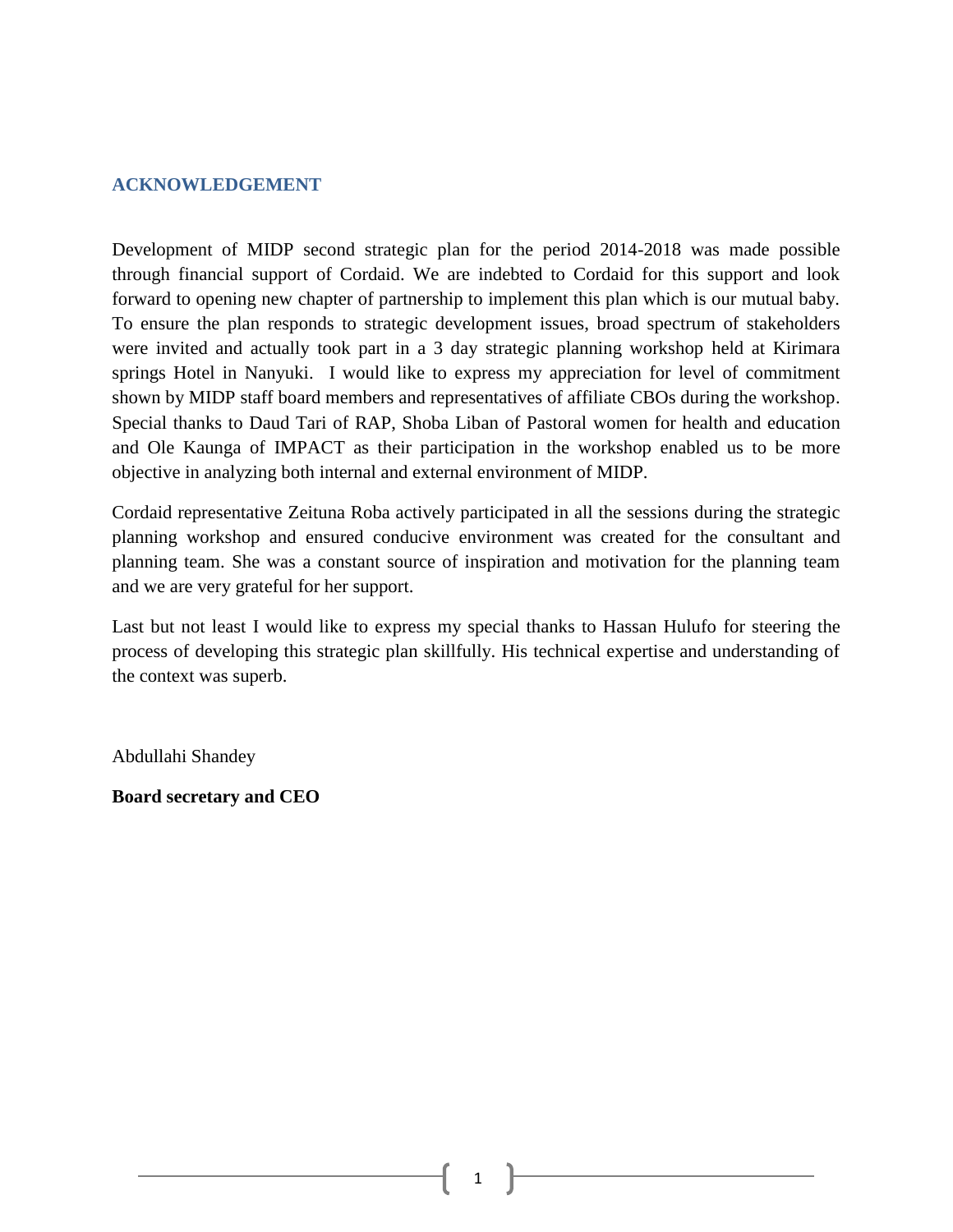| <b>Table of Contents</b> |
|--------------------------|
|                          |
|                          |
|                          |
|                          |
|                          |
|                          |
|                          |
|                          |
|                          |
|                          |
|                          |
|                          |
|                          |
|                          |
|                          |
|                          |
|                          |
|                          |
|                          |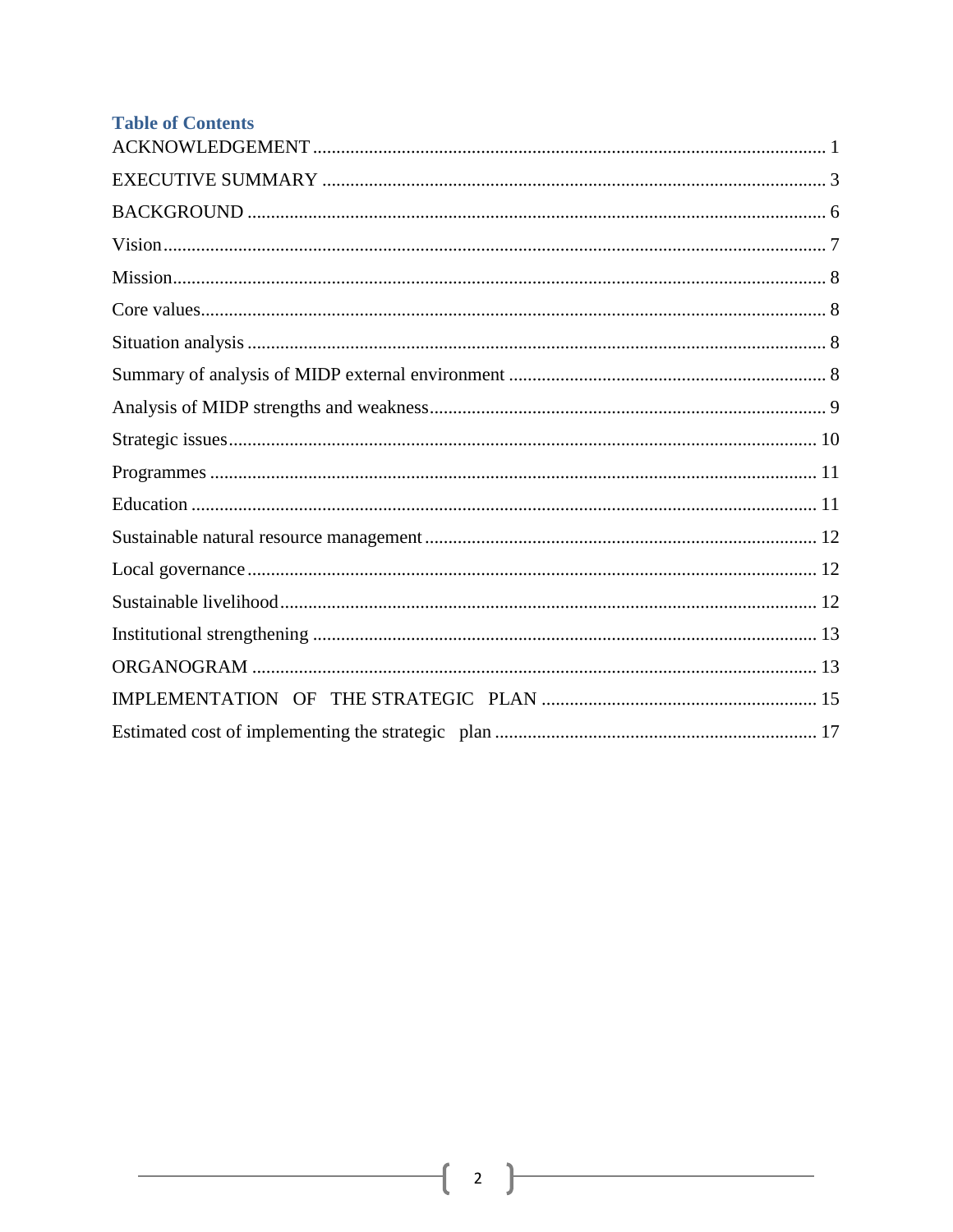#### <span id="page-3-0"></span>**EXECUTIVE SUMMARY**

Merti Integrated Development programme (**MIDP**) was formed when Action Aid Kenya (AAK) phased out its Merti development area programme in the year 2000. Its mandate was to coordinate self improvement actions by various community based groups in Merti initially supported by AAK. As part of its growth plan MIDP was registered as a national NGO in 2003 with NGO coordination bureau. From 2005 it attracted funding from other donors notably international institute of rural reconstruction (IIRR) and Cordaid. The process of developing this strategic plan begun with; review of government policy documents and MIDP policy documents and a 3 day strategic planning workshop which brought together internal and external stakeholders. The planning team reviewed old strategic plan, scanned external and internal environment and identified strategic issues and suggested programmes for the next five years.

MIDP developed its first strategic plan in 2008 covering the period 2008-2012 and it implemented programmes in the following sectors; Water and sanitation, livelihood support and diversification, lobby and advocacy and institutional strengthening. Gender, HIV and AIDS, environment and conflict management were identified as cross cutting themes in all programmes. Major achievements during the period are construction of an office and store for rangeland users association, launching of Iresaboru water projects and opening of merti maarifa centre, registration of three mobile schools with ministry of education and expansion of MoV girls' sponsorships to cover university and tertiary education. In the same period MIDP received funding from UNOCHA for 2011 drought emergency and early recovery in 2013, DRR and resilience funding from Cordaid under partners for resilience (PfR) and linked community groups in Sericho and Merti to climate change funding through Resource advocacy programme (RAP). MIDP also invested in developing capacity of local CBO leaders on lobby and advocacy leading to demonstration against highway banditry in 2011/12, protection of Chari rangeland and the climate change camel caravan of 2013.

MIDP has encountered the following key challenges ; high demand for services from target communities, vastness of the operation areas and poor transport and communication network, limited technical capacity of board members which affects fundraising and oversight roles and political interference.

Key lessons MIDP has learnt in the process of implementing development programmes over the last decade are;

- That politics and clanism (negative or positive) is a reality that can't be ignored as it has potential to make or break the organization.
- In order to ensure positive progress, there is need to ensure consultation, inclusion and participation of all key stakeholders and community members in all phases of the project.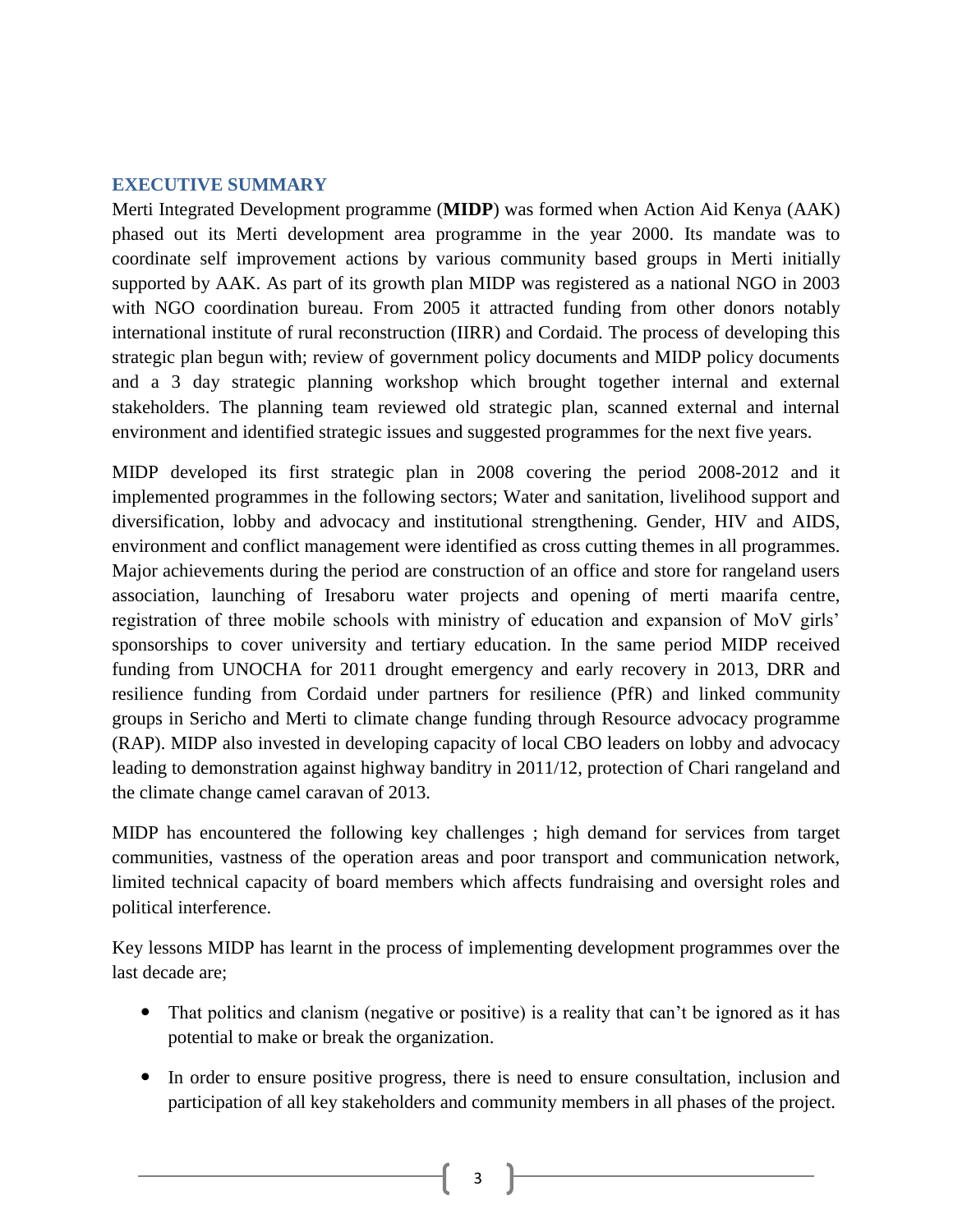- The capacity of the organization should be strengthened in a holistic manner to facilitate and effectively manage growth.
- Sustainable community development in an area as prone to disasters as where MID-P works requires adoption of an approach that integrates emergency interventions (relief) with structural development.
- That MID-P must collaborate with and link with other development actors especially government department to create programme synergy and mutual learning

The following strategic issues which will inform MIDP programme focus are identified after analysis of MIDP operating context;

- Fluid political environment at local, national and global levels which will affect funding and smooth operation of civil society organizations.
- Limited experience of new county structures in development planning and local legislation which may delay realization of benefits of devolution by vulnerable groups.
- Inability of youth and women in northern Kenya to take advantage of the economic opportunities like government tenders, devolved funds like Uwezo and Youth fund to generate wealth and self employment.
- Limited involvement of county governments and communities in national flagship projects affecting future land use patterns, bio diversity, social cohesion and cultural heritage.
- Harmful cultural practices which impede effective participation of girls in Education and drug abuse which undermines self reliance among youth.
- Degradation of natural resources due to climate change and resource based conflict.
- Abundant and largely unexploited natural resource potential in northern Kenya.

Based on its strengths and weaknesses and comparative programming advantage, MIDP will implement programme under the following four thematic areas;

- Education focusing on capacity building of school management committees, girl child sponsorship, advocacy on special education and fight against drug abuse
- Local governance focusing on civic education, advocacy on county legislation, budget tracking and social audit, peace building and social cohesion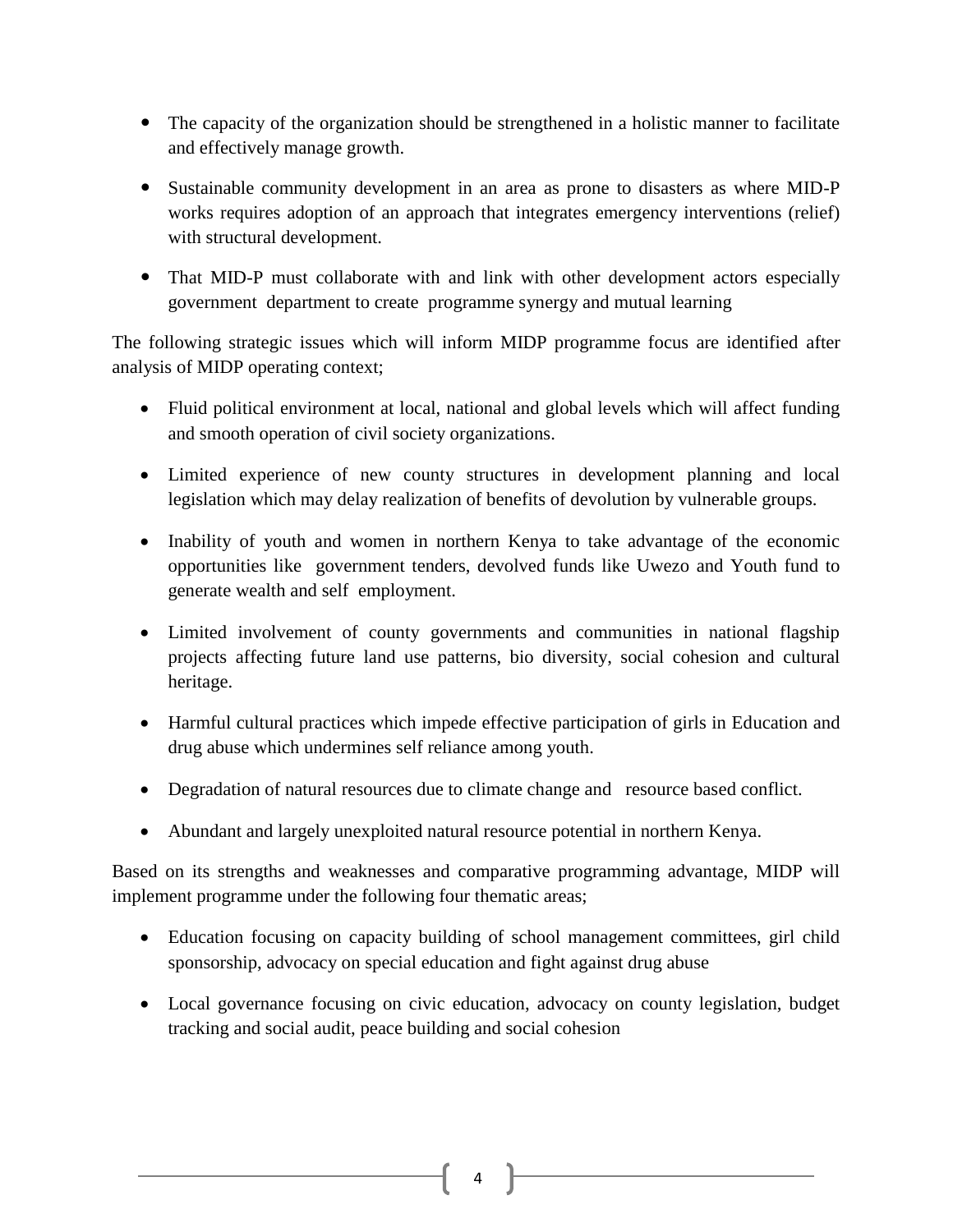- Sustainable natural resource management focusing on ecosystem restoration, capacity building of community natural resource management, research, documentation and advocacy
- <span id="page-5-0"></span> Sustainable livelihood focusing on youth and women enterprise promotion, climate smart agriculture and value chain promotion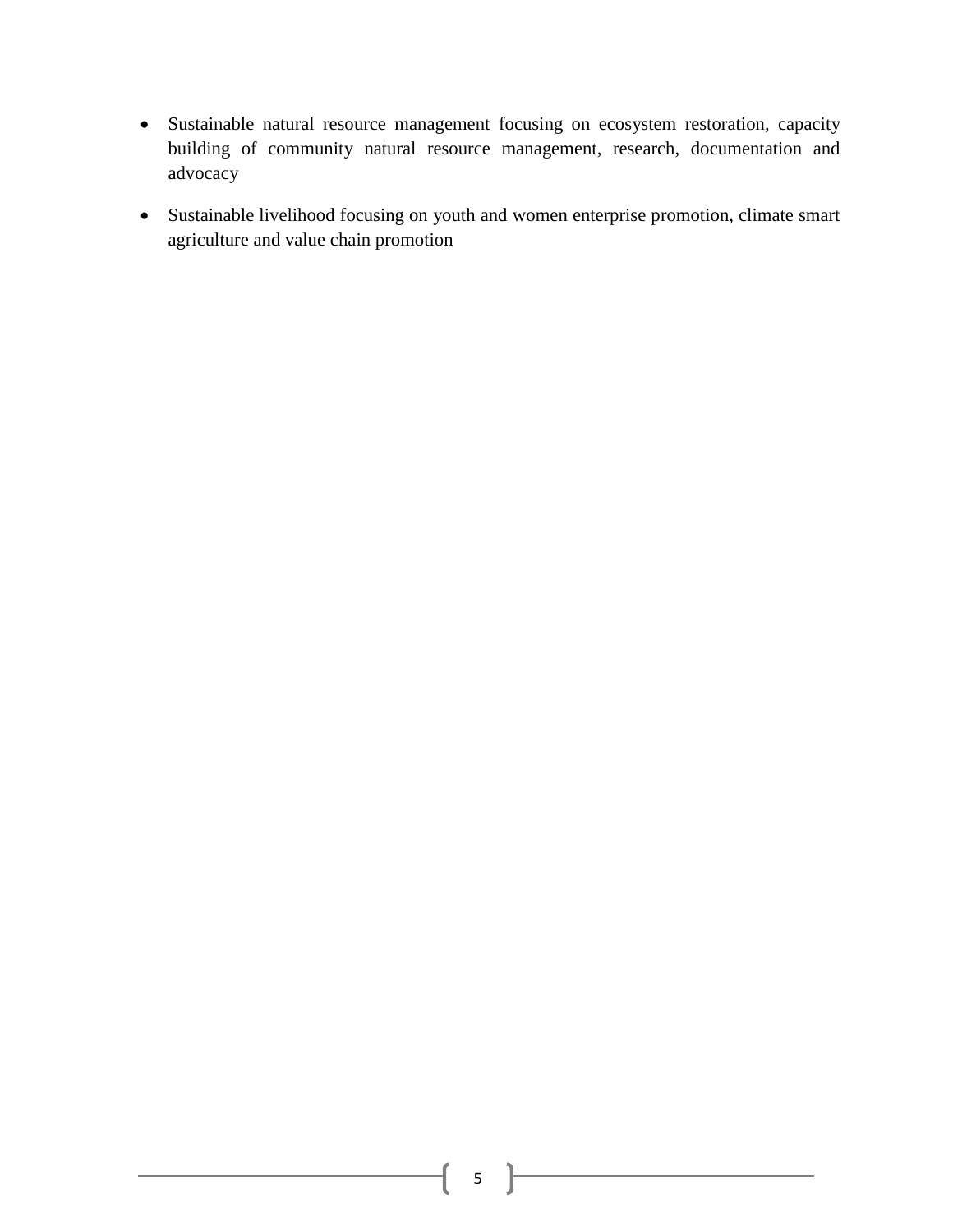#### **BACKGROUND**

Merti Integrated Development programme (**MIDP**) was formed when Action Aid Kenya (AAK) the only active NGO in Merti phased out in the year 2000. It got registered as an umbrella CBO with ministry of culture and social services. Its mandate was to coordinate self improvement actions by various community based groups in Merti initially supported by AAK. It inherited assets of AAK merti Development area including land, buildings and office equipments and two years funding for skeleton staff and office operation. As part of its growth plan MIDP was registered as a national NGO in 2003 with NGO coordination bureau with mandate to operate in Merti and Garbatulla districts.

Transformation from a CBO to a local NGO enabled MIDP to earn more recognition, expand its scope geographically and programmatically and opportunity to attract funding from diverse donors. As part of growth related challenges MIDP experienced its first major threat when some of its board members and staff supported by political leaders attempted to close it down in 2004. Its independence and potential to raise development funds for poverty reduction was seen as a threat by political leaders. It survived the early scare due to a favorable court ruling and has since maintained its independence and impartiality and entered into partnership with various funding agencies. The international Institute of rural reconstruction (IIRR) was the first international NGO to enter into partnership with MIDP in 2005 to implement pastoralist education programme using mobile school model. Cordaid came on board to support drought emergency interventions the same year. The Cordaid partnership has since grown into long term multi-year funding with institutional strengthening components.

With support from Cordaid, MIDP undertook organizational self assessment and used the outcome to guide its growth as a development and humanitarian agency. It developed its first strategic plan in 2008 covering the period 2008-2012. Under its first strategic plan MIDP implemented programmes in the following sectors; Water and sanitation, livelihood support and diversification, lobby and advocacy and institutional strengthening. Gender, HIV and AIDS, environment and conflict management were identified as cross cutting themes in all programmes.

The organization registered tremendous achievements during the 2008-2012 period. On institutional development front it was able to attract and retain competent local professionals to run its programmes, purchased a 4WD land cruiser, several motor cycles, recruited community based facilitators, revised its constitution and developed operational manuals and policies in human resource, financial management and girl child policies. It was able to implement projects under water and sanitation, livelihood support and diversification, lobby and advocacy and education. Major achievements during the period are construction of an office and store for rangeland users association, launching of Iresaboru water projects and opening of merti maarifa centre, registration of three mobile schools with ministry of education and expansion of MoV girls' sponsorships to cover university and tertiary education. In the same period MIDP received funding from UNOCHA for 2011 drought emergency and early recovery in 2013, DRR and resilience funding from Cordaid under partners for resilience (PfR) and linked community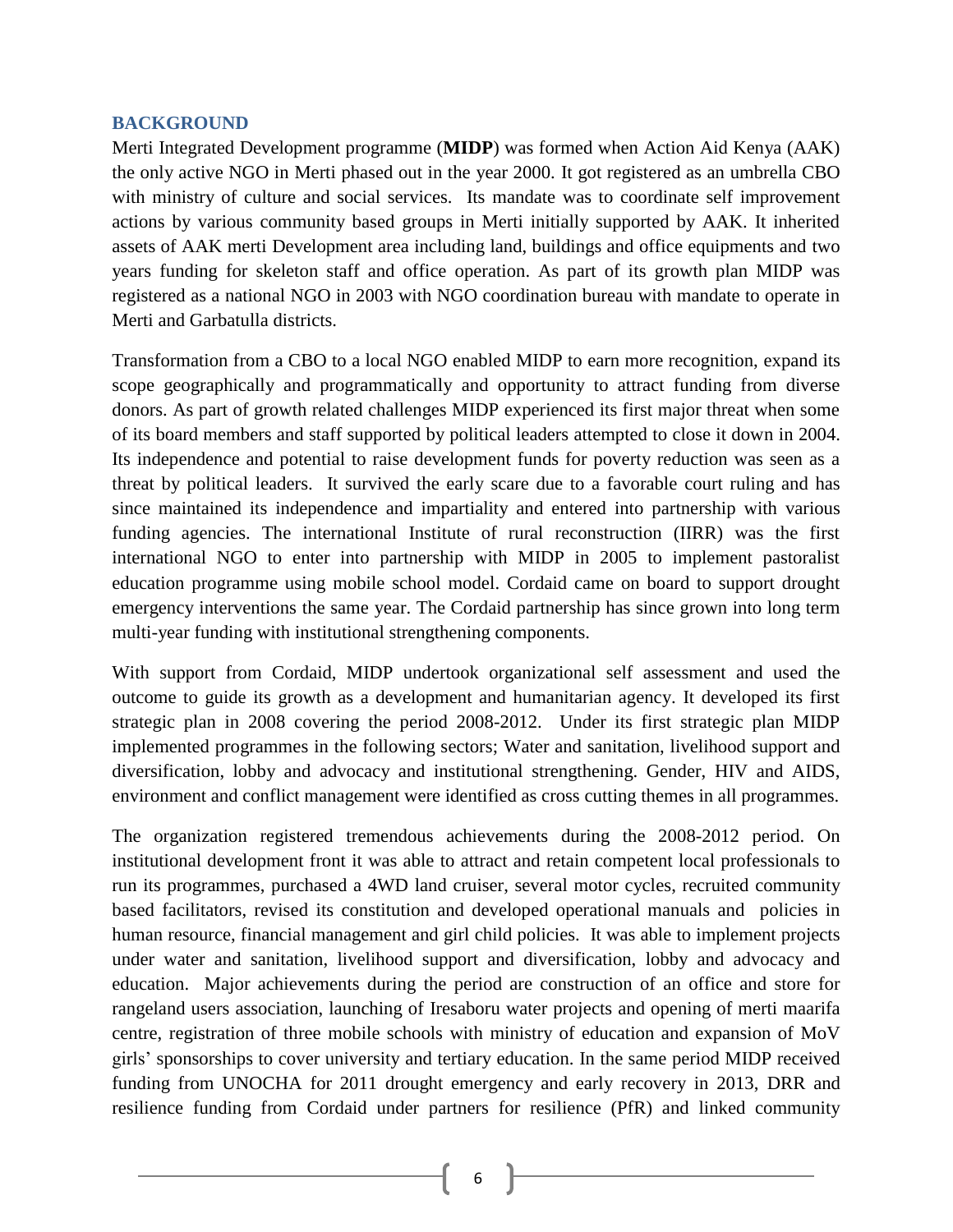groups in Sericho and Merti to climate change funding through Resource advocacy programme (RAP).

During 2008-2013 periods, which coincided with constitutional and electoral boundaries review processes MIDP mobilized the communities to present their views to various commissions. It also invested in developing capacity of local CBO leaders on lobby and advocacy and this translated into various community led campaigns key among which are demonstration against highway banditry in 2011/12, protection of chari rangeland and the climate change camel caravan of 2013. The recent award of uraia funding to MIDP is clear indicator of its track record in advocacy work in Isiolo County.

Since formation MIDP has encountered the following key challenges ; high demand for services from target communities, vastness of the operation areas and poor transport and communication network, limited technical capacity of board members which affects fundraising and oversight roles and political interference. The same challenges are anticipated in the coming years and hence need to use past lessons to deal with them.

Key lessons MIDP has learnt in the process of implementing development programmes over the last decade are;

- That politics and clanism (negative or positive) is a reality that can't be ignored as it has potential to make or break the organization. MID-P will pay keen attention to both issues at the organizational, local, regional and the national levels.
- In order to ensure positive progress, there is need to ensure consultation, inclusion and participation of all key stakeholders and community members in all phases of the project. This will promote ownership and sustainability of development initiatives.
- The capacity of the organization should be strengthened in a holistic manner to facilitate and effectively manage growth. It should invest in staff development, appropriate equipments, technology and fundraising and financial management
- Sustainable community development in an area as prone to disasters as where MID-P works, requires adoption of an approach that integrates emergency interventions (relief) with structural development.
- That MID-P must collaborate with and link with other development actors especially government department to create programme synergy and mutual learning

## <span id="page-7-0"></span>**Vision**

MID-P envisions an empowered, just, equitable and resilient society in northern Kenyan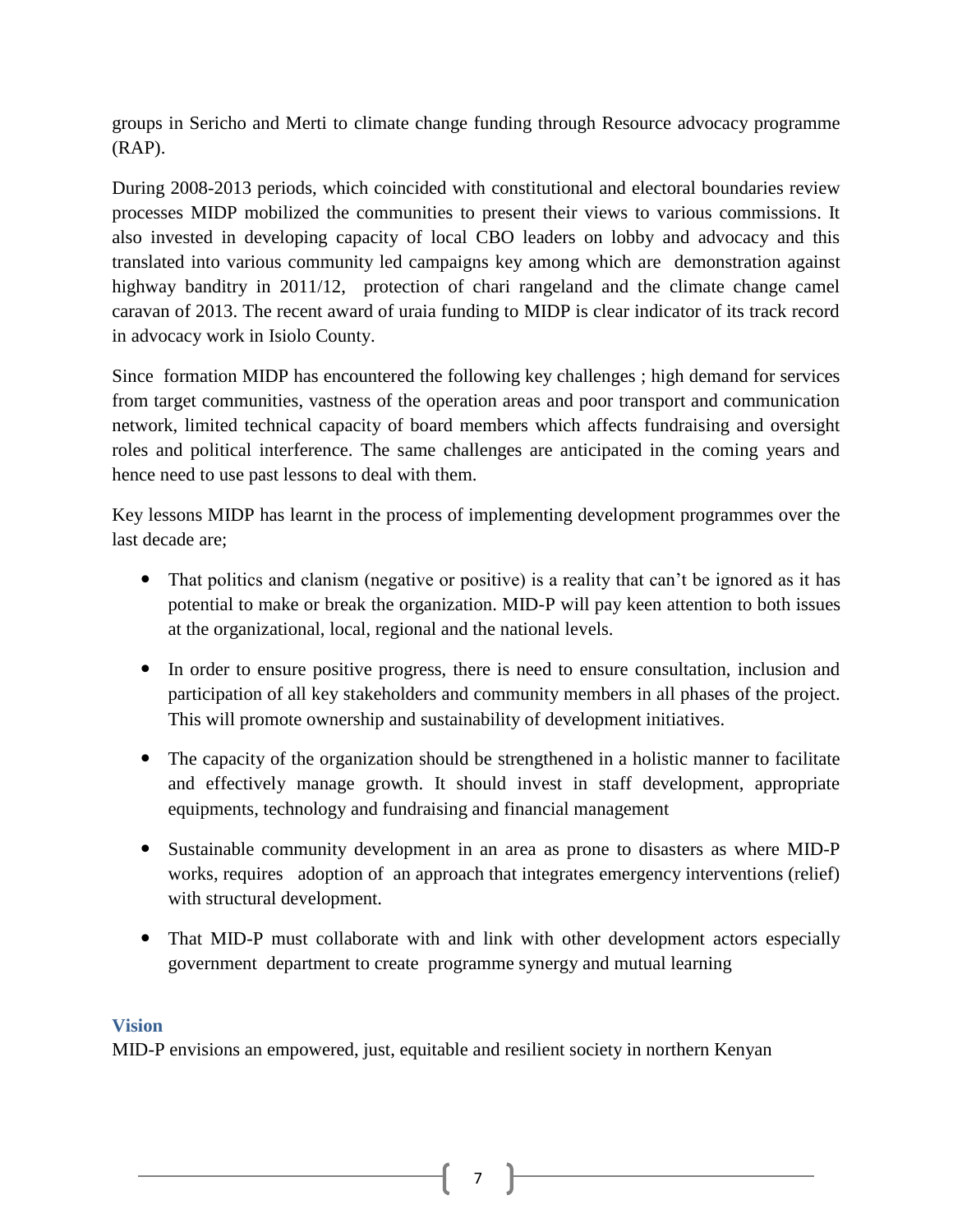#### <span id="page-8-0"></span>**Mission**

 MIDP exists to facilitate and coordinate development initiatives through policy influencing and resource mobilization that promote good governance.

### <span id="page-8-1"></span>**Core values**

- Impartiality
- Integrity and professionalism
- Accountability and transparency

## <span id="page-8-2"></span>**Situation analysis**

 $\overline{\phantom{a}}$ 

The review of MIDP history and progress it has made during the last planning period generated useful lessons that the organization will apply in the coming years. However to ensure the programmes for the coming period responds to needs of target communities and are aligned with comparative programming advantage of MIDP, it is prudent to analyze both internal and external working context of the organization. The analysis was done at two levels; the consultant conducted thorough review of legal regimes regulating development in counties and national (V2030) and county integrated development plans before the workshop. During the three days strategic planning workshop participants were divided into groups to conduct analysis of MIDP external environment using  $PESTEL<sup>1</sup>$  tool. Through use of this tool the main opportunities and threat under each of the five areas of analysis were identified at three levels global, national and local/county.

| Arena  | <b>Opportunities</b>                                                                                                                                                                             | <b>Threats</b>                                                                                                                                                                                                                                                                                                                   |
|--------|--------------------------------------------------------------------------------------------------------------------------------------------------------------------------------------------------|----------------------------------------------------------------------------------------------------------------------------------------------------------------------------------------------------------------------------------------------------------------------------------------------------------------------------------|
| Global | Global<br>funding<br>mechanisms<br>for<br>climate<br>change adaptation<br>DRR framework<br>Global<br>and MDGs and post 2015<br>development agenda<br>UN protocol on indigenous<br>peoples rights | Right<br>wing government<br>donor<br>1n<br>$\bullet$<br>nations affect funding for CSOs<br>crisis<br>Humanitarian<br>triggered<br>by<br>٠<br>political conflicts and natural disasters<br>affect funding for development<br>Global<br>and<br>travel<br>war<br>terror<br><sub>on</sub><br>advisories affects income from tourism. |

## <span id="page-8-3"></span>**Summary of analysis of MIDP external environment**

<sup>&</sup>lt;sup>1</sup> Political, Economic, Socio-cultural, Technological, Ecological and Legal conditions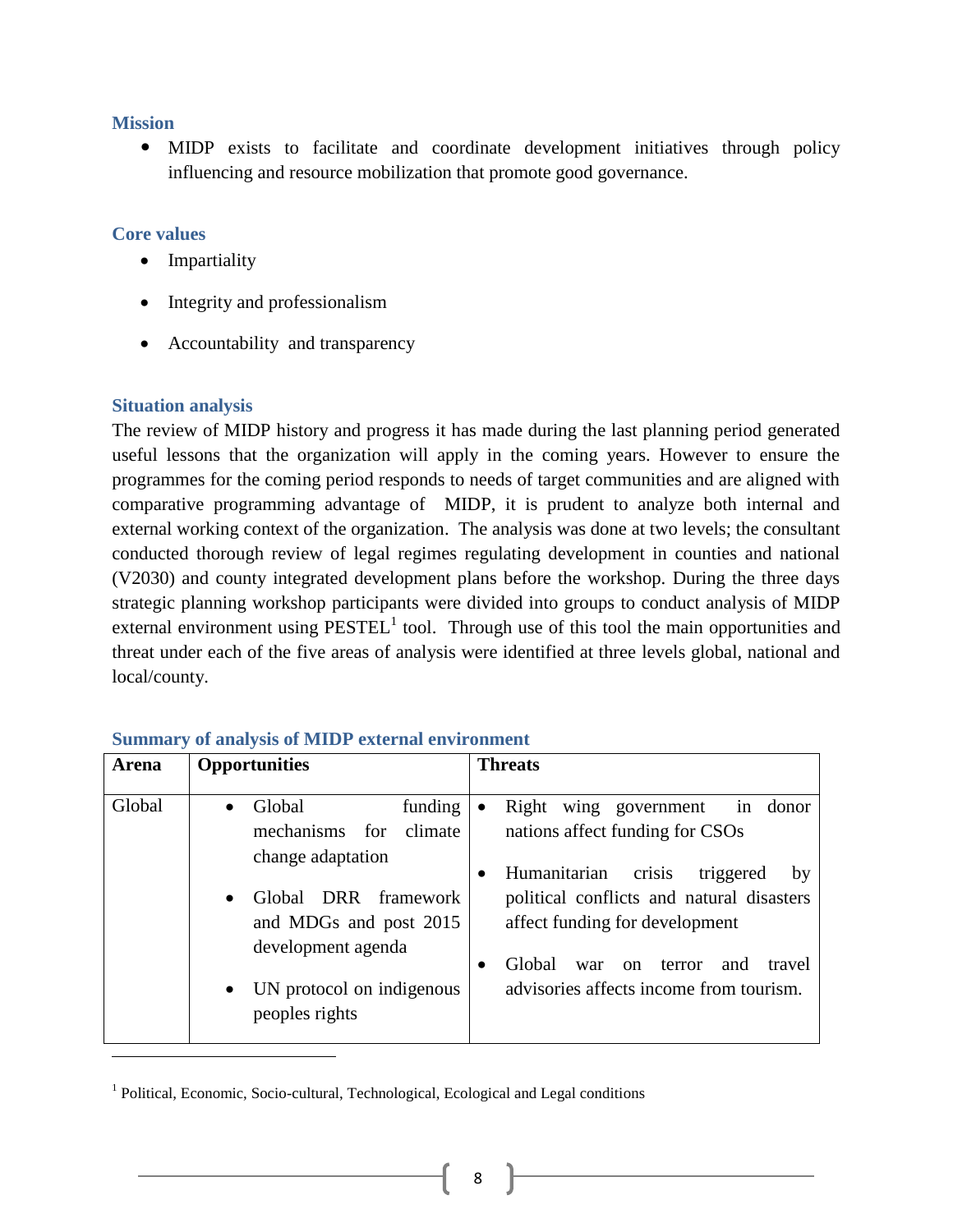|                                                                                                                                                 | AU pastoral policy                                                                                                      | Economic recess/ declining economic<br>growth affecting western government<br>and individual philanthropy                |
|-------------------------------------------------------------------------------------------------------------------------------------------------|-------------------------------------------------------------------------------------------------------------------------|--------------------------------------------------------------------------------------------------------------------------|
| National                                                                                                                                        | Constitution with progressive<br>$\bullet$<br>bill of rights (social, culture,<br>economic and environmental<br>rights) | Negative ethnicity affecting<br>$\bullet$<br>social<br>cohesion<br>Proposed amendments to PBO bill<br>$\bullet$          |
|                                                                                                                                                 | policy<br>ASAL<br>provide<br>$\bullet$<br>framework for<br>economic<br>investment                                       | National foreign policy;<br>pro-east<br>$\bullet$<br>tendencies affecting relationship with<br>donor nations in the west |
| Youth and women friendly<br>$\bullet$<br>government<br>procurement<br>policies<br>Funds for youth and women(<br>$\bullet$<br>YEDF, WEDF, Uwezo) |                                                                                                                         | Climate change and degradation of<br>$\bullet$<br>natural resources<br>V2030 development projects<br>with                |
|                                                                                                                                                 |                                                                                                                         | potential to cause displacement /conflict                                                                                |
| County                                                                                                                                          | Devolved political power and<br>$\bullet$<br>decision making closer<br>to<br>communities                                | Negative ethnicity and clanism affect<br>unity<br>and<br>cohesion<br>in<br>target<br>communities                         |
|                                                                                                                                                 | Devolved<br>funds<br>for<br>$\bullet$<br>development                                                                    | Risk of political hostility towards CSOs<br>$\bullet$<br>with governance programmes                                      |
|                                                                                                                                                 | County assemblies legislate on<br>local issues                                                                          | Climate change and resource based<br>$\bullet$<br>conflict                                                               |
|                                                                                                                                                 | County structures upto ward<br>level<br>development<br>for<br>coordination                                              | Drug abuse and unemployment among<br>youth<br>Harmful cultural practices hampering<br>٠<br>girl child education          |

## <span id="page-9-0"></span>**Analysis of MIDP strengths and weakness**

The analysis of external environment revealed opportunities which MIDP could harness as well as threat which it should neutralize through its programme for the 2014-2018 planning period. To be able to achieve this MIDP needs to build on its internal strengths and address it weaknesses. The strengths and weaknesses of MIDP are summarized in the table below;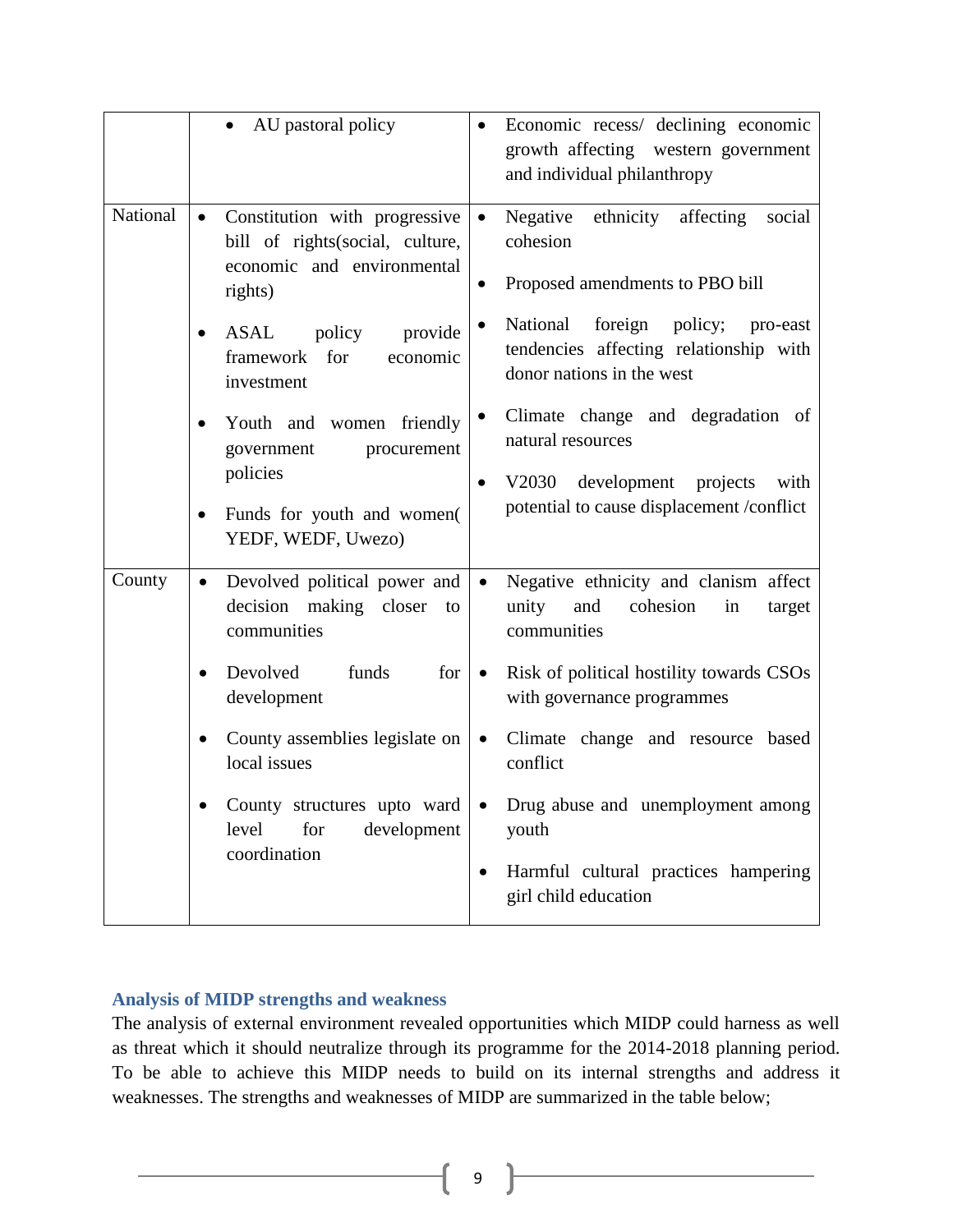| <b>Strengths</b>                                                                                                                                                                                                                                                                                                                                                                                                                                                                                                                                                                                                     | <b>Weaknesses</b>                                                                                                                                                                                               |
|----------------------------------------------------------------------------------------------------------------------------------------------------------------------------------------------------------------------------------------------------------------------------------------------------------------------------------------------------------------------------------------------------------------------------------------------------------------------------------------------------------------------------------------------------------------------------------------------------------------------|-----------------------------------------------------------------------------------------------------------------------------------------------------------------------------------------------------------------|
| Legally registered and in good books with<br>NGO coordination board<br>equipped offices located<br>well<br>own<br>strategically<br>Have assets (land, vehicle, motor cycles)<br>Qualified, experienced, committed local<br>staff<br>Established accountability systems (HR &<br>finance manuals for internal controls)<br>Good image among stakeholders including<br>government agencies<br>Credibility and legitimacy based on good<br>track<br>record<br>programme<br>on<br>implementation<br>Good understanding of people, culture and<br>development issues<br>Learning and reflective organizational<br>culture | Laxity in enforcement of existing policies<br>$\bullet$<br>Limited technical capacity among board<br>members(fundraising, oversight)<br>Poor working environment/staff benefits<br>Reliance of external funding |

## <span id="page-10-0"></span>**Strategic issues**

The following strategic issues which will inform MIDP programme focus are identified

- Fluid political environment at local, national and global levels which will affect funding and smooth operation of civil society organizations. MIDP is required continuously monitor political environment and adjust to emerging challenges and needs.
- Limited experience of new county structures in development planning and local legislation which may delay realization of benefits of devolution by vulnerable groups. MIDP should work with county government and enable it benefit from its development experiences
- Inability of youth and women in northern Kenya to take advantage of the economic opportunities like government tenders, devolved funds like Uwezo and Youth fund to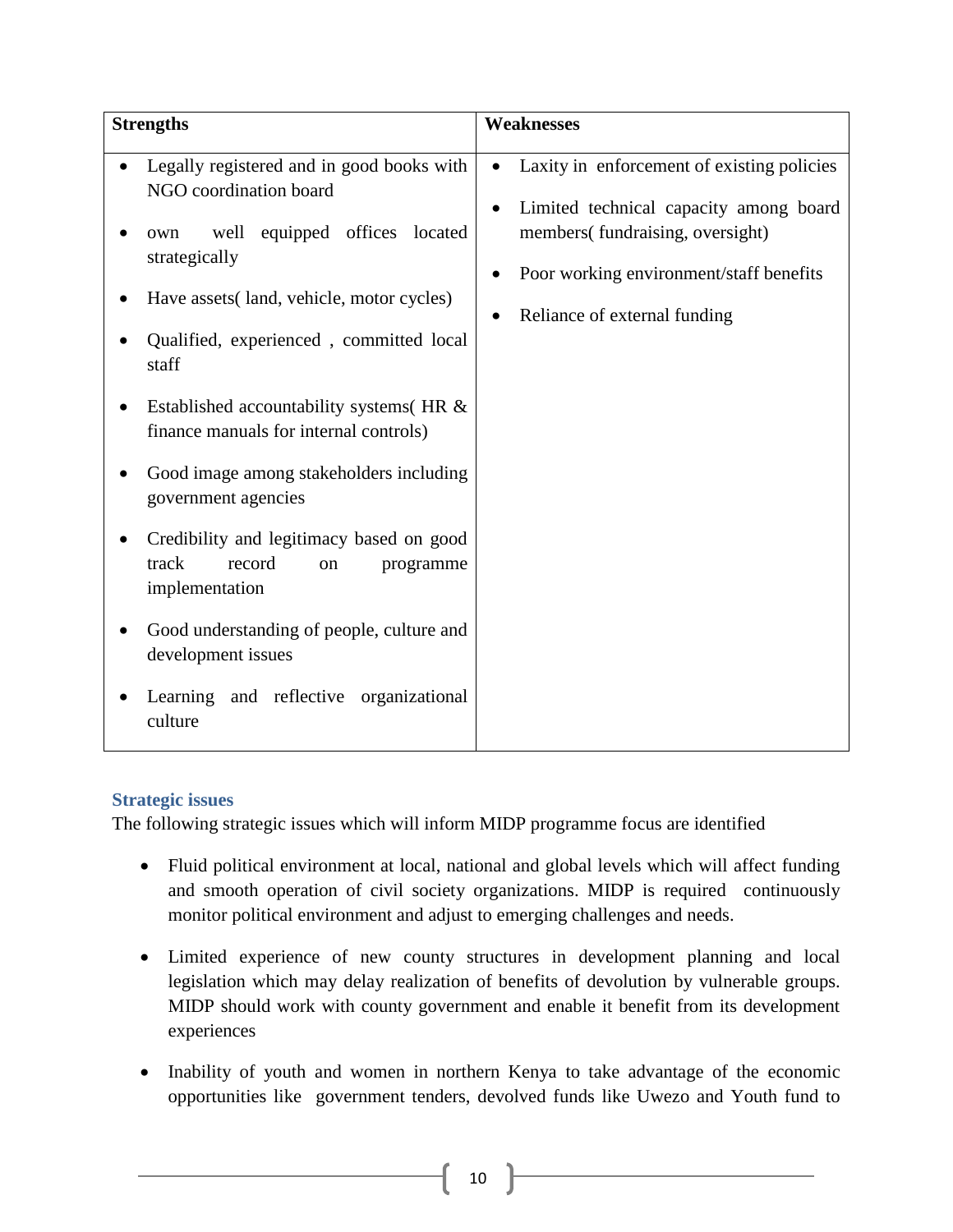generate wealth and self employment. MIDP should work with youth and women groups in its operation to equip them with information and skills to benefit from government funding programmes

- Limited involvement of county governments and communities in national flagship projects earmarked for ASAL areas (e.g. Resort city, mega dam, LAPPSET) affecting future land use patterns, bio diversity, social cohesion and cultural heritage. MIDP will conduct research on impact of these projects on its target group or disseminate findings of research done by other to support community driven advocacy
- Harmful cultural practices which impede effective participation of girls in Education and drug abuse which undermines self reliance among youth. MIDP should work with government, religious and traditional leaders to eradicate the harmful practices
- Degradation of natural resources due to climate change and resource based conflict. MIDP should work with government and traditional authorities to promote sustainable nature resource use and inter community protocol to share resources and resolve conflicts
- Abundant and largely unexploited natural resource potential in northern Kenya. MIDP should partner with government, research institutions and private sectors to promote sustainable exploitation of natural products by community groups as livelihood diversification measure

The above strategic issues require attention of all development agencies as they impede attainment of sustainable development in northern Kenya where MIDP operates. MIDP development programmes for the coming 5 years will therefore take note of these issues so as to identify and implement interventions that will address them as highlighted in the next section.

## <span id="page-11-0"></span>**Programmes**

In pursuit of its vision and mission, MIDP will partner with its funding partners, the county governments in northern Kenya and non state actors to implement the following programmes in the coming five years (2014-2018)

## <span id="page-11-1"></span>**Education**

## **Goal: Promote access to quality inclusive education by all children**

 Basic education ( primary school governance; Capacity building of School management Committee, Parents Teachers Associations )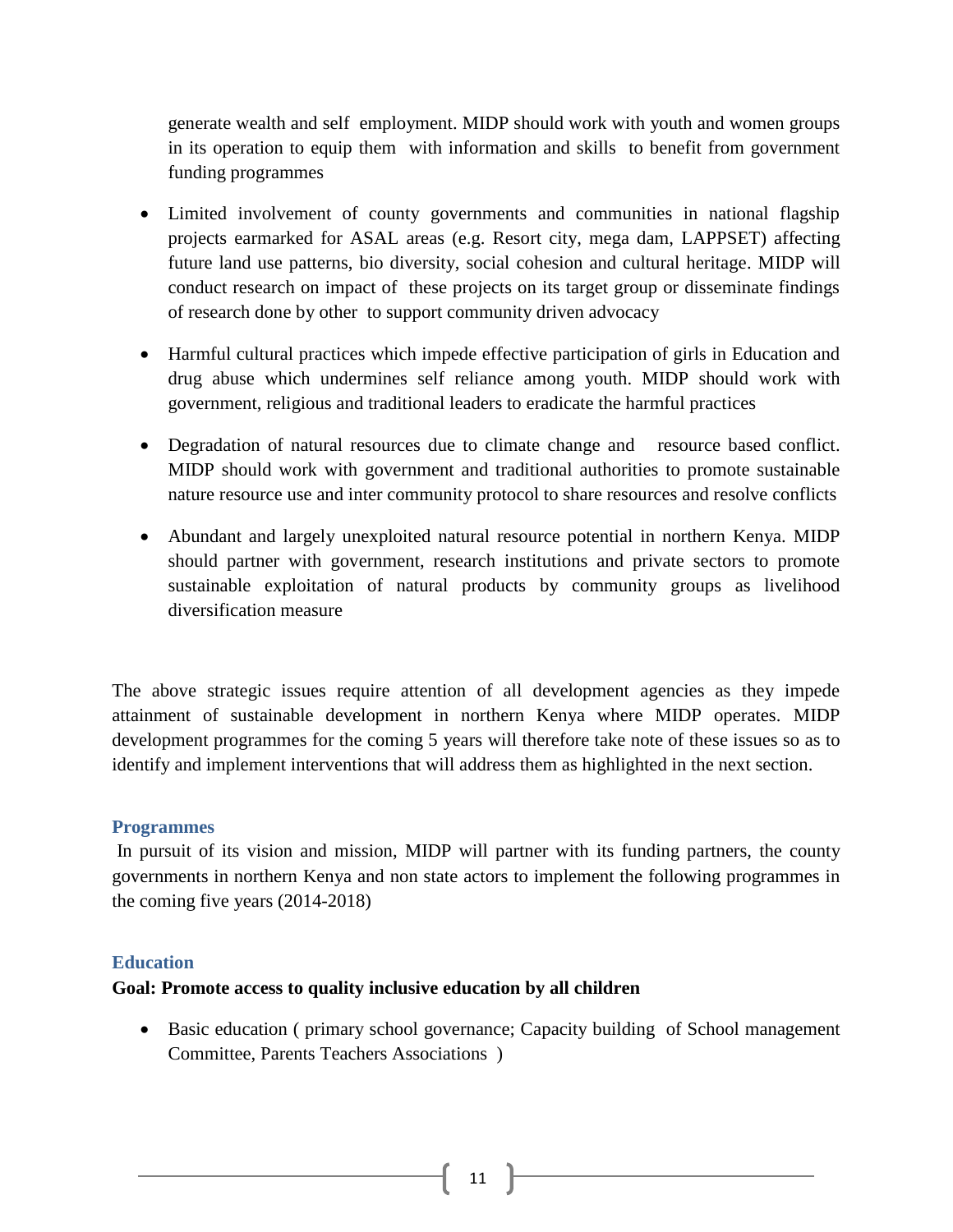- Special education( mapping of children with special needs, sensitization of parents, lobby for special unit in local school, setting up of special school in each sub county, expansion of existing special schools)
- Girl child education( sponsorship programme)
- Campaign against drug abuse and harmful cultural practices

#### <span id="page-12-0"></span>**Sustainable natural resource management**

**Goal: promote sustainable management of natural resources through community institutions**

- Capacity building of NRM institutions on development and sustainable management of key natural resources e.g. grazing land, water sources etc
- Ecosystem restoration and management (mapping of critical resources and threats to biodiversity, support community based conservation measures)
- NRM research, documentation and advocacy( desktop and field based research on NRM practices, identification of unsustainable NRM uses, impact of mega development projects on NRM and recommendations to community institutions and county authorities)

#### <span id="page-12-1"></span>**Local governance**

## **Goal: Promote good governance at local level through improved civic awareness among target groups**

- Civic education; social, economic , cultural and environmental rights, inclusive development
- Policy lobbying and advocacy to proactively influence County policy formulation process
- Budget tracking targeting all devolved funds
- Peace building and social cohesion(cultural exchanges, sports, walk for common course, )

#### <span id="page-12-2"></span>**Sustainable livelihood**

# **Goal: Improve income for vulnerable households through livelihood diversification and pro-poor value chain promotion**

 Youth and women enterprise promotion ( skills development , access to financial services and market )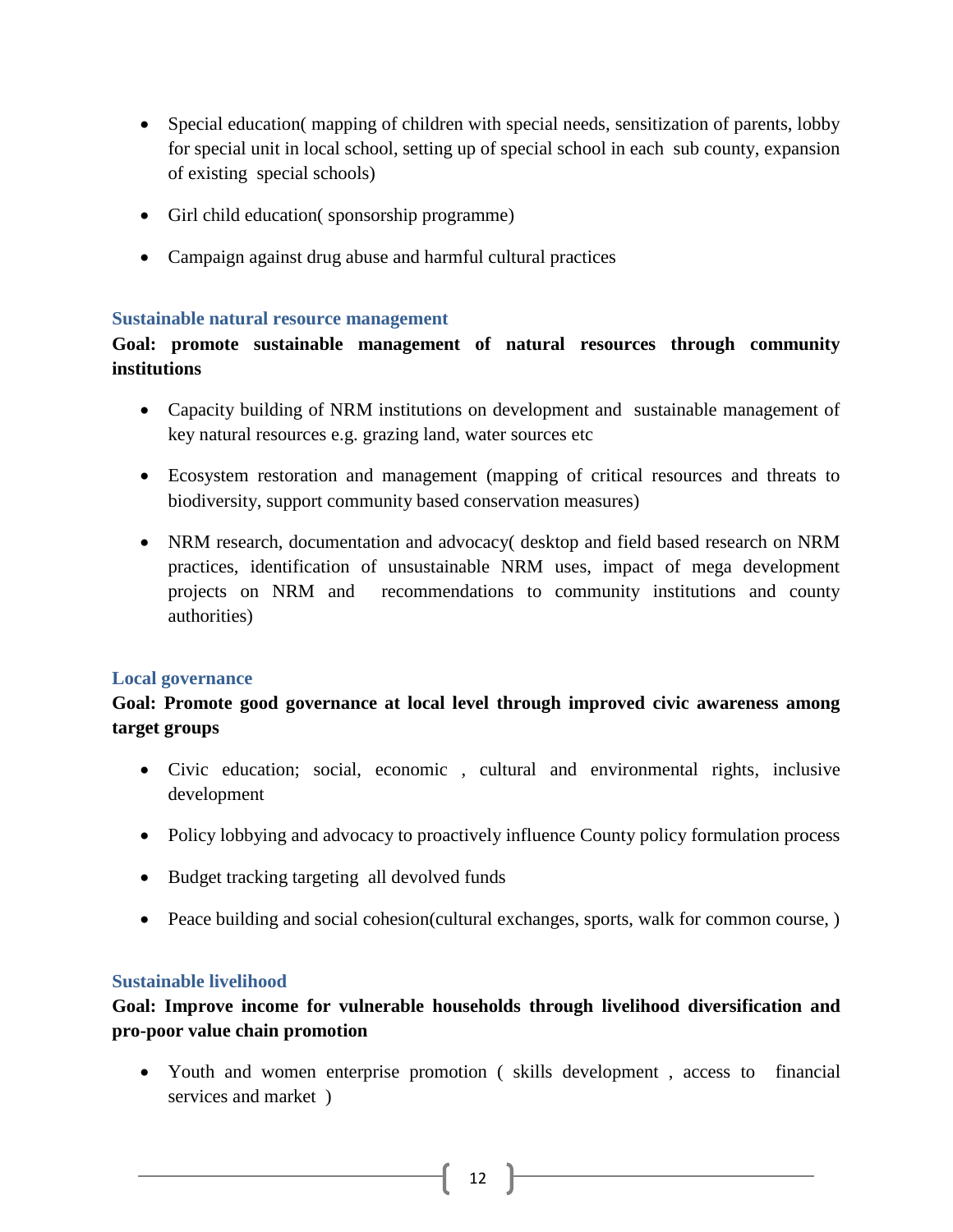- Climate smart agriculture
- Value chain promotion to enable producers earn more income ( livestock and livestock products & non livestock dry lands products)

### <span id="page-13-0"></span>**Institutional strengthening**

#### **Goal: enhance capacity of MIDP to be a leading development agency in northern counties**

To be able to implement the programmes in the four thematic areas, MIDP will seek support of its funding partners to invest in the following institutional development activities

- Reconstitution of boards to reflect disciplinary, gender and regional balance
- Formulate staff development policy( promote continuous learning, work related short courses, tailored made trainings)
- Open liaison office in Isiolo town
- Build capacity of secretariat in programme development, fundraising, research, documentation, networking, lobbying and advocacy
- Re-branding through change of name to reflect current and future geographical scope of operation

## **Cross cutting themes**

The following will be integrated in all programmes as cross cutting themes

- HIV and AIDS
- Gender
- Disaster risk reduction, ecosystem management & restoration and climate change adaptation

#### <span id="page-13-1"></span>**Programme implementation strategies**

MIDP is aware of its limitation as non state actor and hence while the needs of communities in its operation areas are enormous, most of the problems require policy solutions by government at both county and national levels. So it will adopt right based approach to development where its small projects will address basic needs to improve living conditions of its target groups but at the same time empower them with skills and knowledge to demand for services from their government.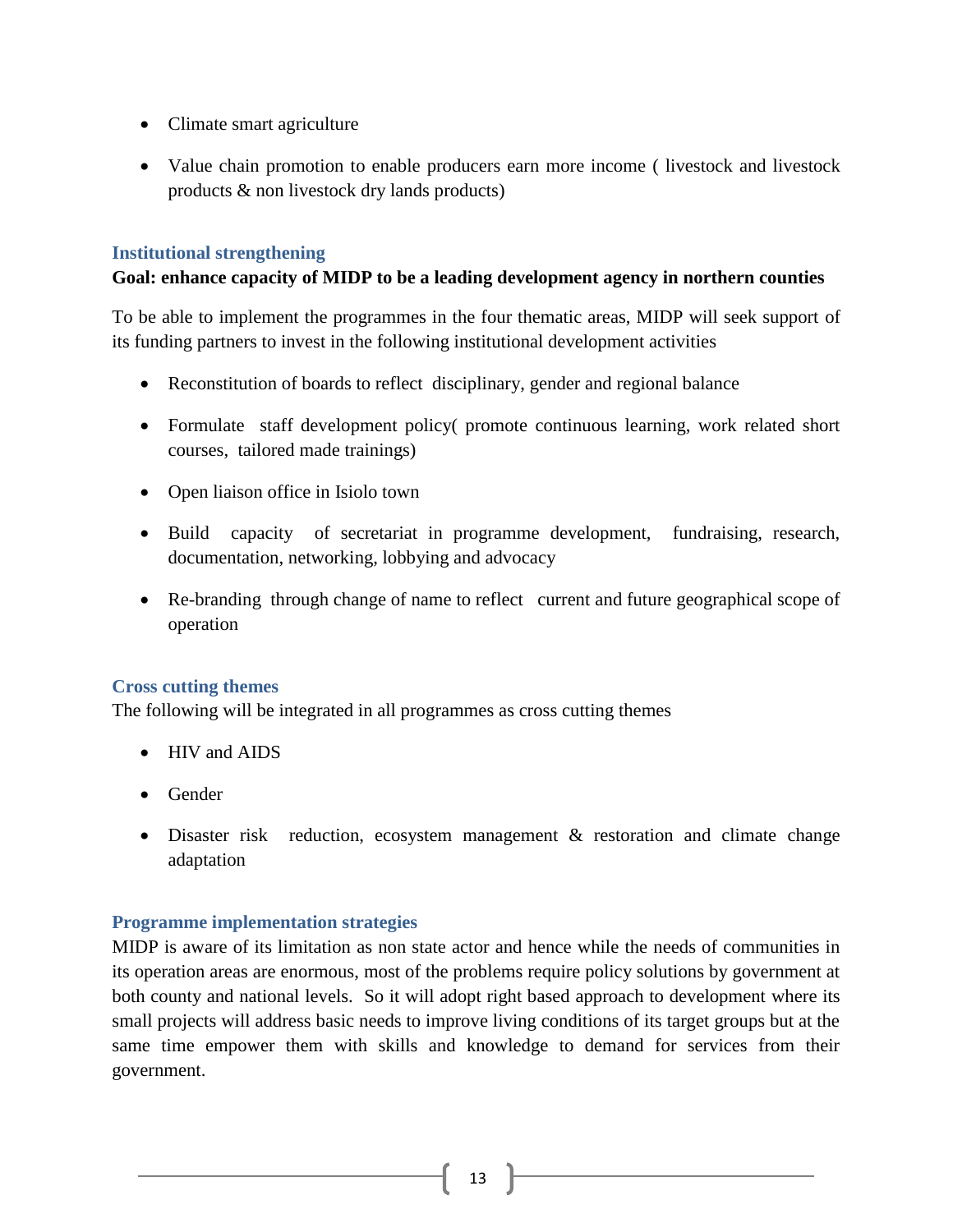In programme development MIDP will adopt and promote philosophy of community managed/driven development where communities through their institutions play central role in identifying needs/risk, designing interventions, implementing, monitor and learn from them.

Nurture culture of partnership with county government and other non state actors to enhance programme synergy and sustainability.

## **ORGANOGRAM**

<span id="page-14-0"></span>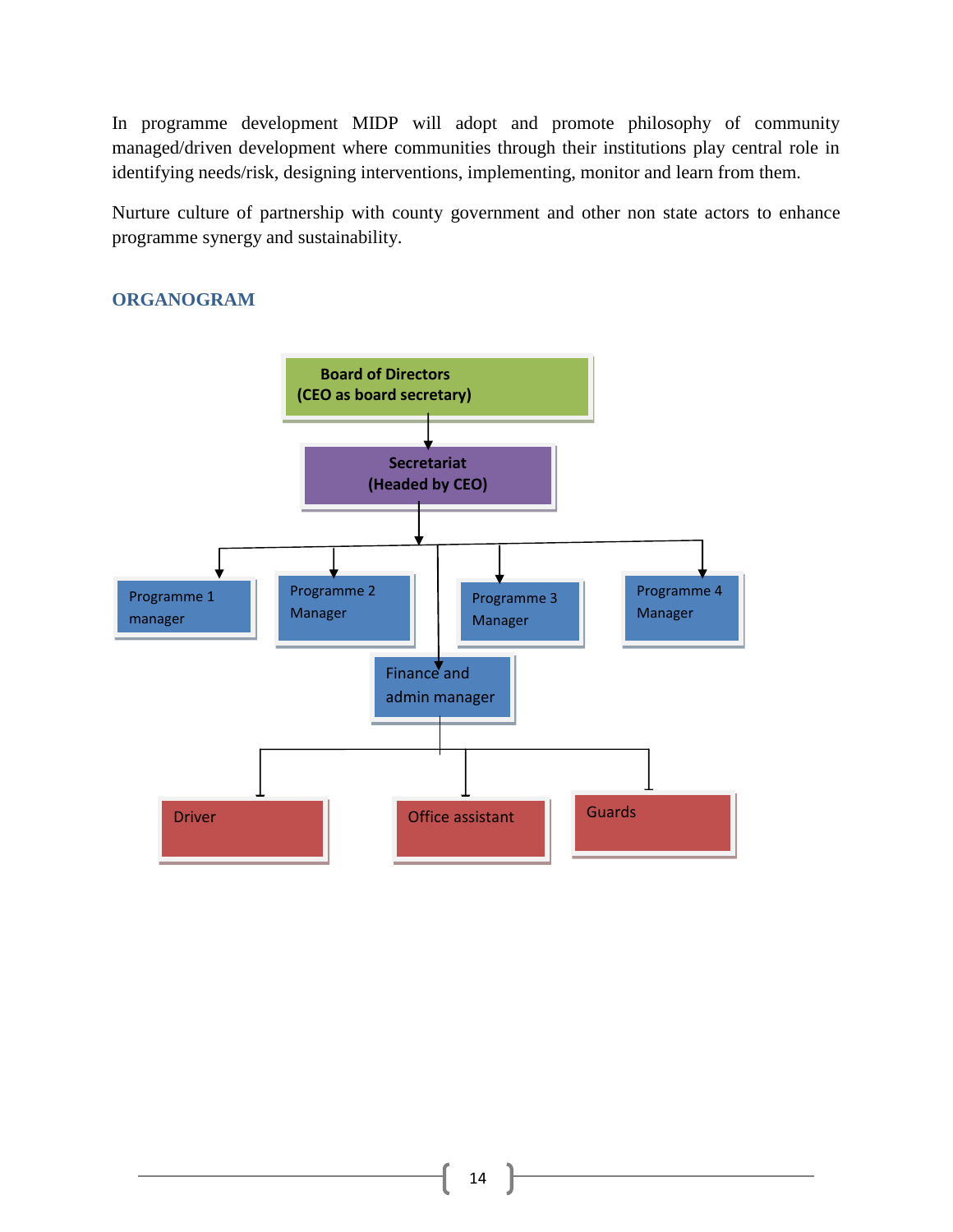# **IMPLEMENTATION OF THE STRATEGIC PLAN**

| Programme                          | <b>Milestones</b>              | <b>Time frame</b> |                |            |                         |            |
|------------------------------------|--------------------------------|-------------------|----------------|------------|-------------------------|------------|
| <b>Institutional strengthening</b> |                                | Year              | Year           | Year       | Year                    | Year       |
|                                    |                                | $\mathbf{1}$      | $\overline{2}$ | 3          | $\overline{\mathbf{4}}$ | 5          |
| Reconstitution of the board        | New board in place             |                   |                |            |                         |            |
|                                    |                                | $\sqrt{}$         |                |            |                         |            |
| Training of new board on           | Board members contribute       | $\sqrt{ }$        | $\sqrt{}$      |            |                         |            |
| <b>NGO</b><br>management<br>and    | to fundraising                 |                   |                |            |                         |            |
| fundraising                        |                                |                   |                |            |                         |            |
| Revision of<br>organizational      | revised/new policies staff     | $\sqrt{ }$        | $\sqrt{}$      |            |                         |            |
| policies                           | development policy             |                   |                |            |                         |            |
| for<br>Fundraising<br>new          | Funding<br>for<br>secured      |                   | $\sqrt{}$      | $\sqrt{}$  | $\sqrt{ }$              | $\sqrt{ }$ |
| programmes                         | programmes                     |                   |                |            |                         |            |
| Capacity building of staff         | types of training given        |                   | $\sqrt{}$      | $\sqrt{ }$ | $\sqrt{}$               | $\sqrt{ }$ |
| Support<br>professional            | number of staff supported      |                   | V              | V          | $\sqrt{}$               | $\sqrt{}$  |
| development existing staff         | to take professional courses   |                   |                |            |                         |            |
| opening of liaison office in       | operational liaison office     |                   | $\sqrt{}$      | $\sqrt{ }$ | $\sqrt{ }$              | $\sqrt{ }$ |
| Isiolo                             |                                |                   |                |            |                         |            |
| 1.Education                        |                                |                   |                |            |                         |            |
| Support to primary schools         | No. of SMCs trained            | $\sqrt{ }$        | $\sqrt{}$      | $\sqrt{}$  | $\sqrt{}$               | $\sqrt{ }$ |
| Girl child scholarship             | Number of girls sponsored      | $\sqrt{ }$        | $\sqrt{}$      | $\sqrt{}$  | $\sqrt{}$               |            |
| Special education promotion        | Children with special need     | $\sqrt{ }$        | V              | V          | $\sqrt{}$               | $\sqrt{}$  |
|                                    | accessing education            |                   |                |            |                         |            |
| Campaign<br>against<br>drug        | Reduction in drug abuse        |                   | $\sqrt{}$      | $\sqrt{ }$ | $\sqrt{ }$              | $\sqrt{ }$ |
| abuse and harmful cultural         | among youth                    |                   |                |            |                         |            |
| practices                          |                                |                   |                |            |                         |            |
| 2. Sustainable NRM                 |                                |                   |                |            |                         |            |
| capacity building of NRM           | community<br><b>NRM</b>        |                   | $\sqrt{}$      | V          | $\sqrt{ }$              | V          |
| institutions at local level        | institutions recognized by     |                   |                |            |                         |            |
|                                    | county govt                    |                   |                |            |                         |            |
| Support<br>ecosystem               | Number<br>community            | $\sqrt{ }$        | $\sqrt{}$      | $\sqrt{ }$ | $\sqrt{ }$              | $\sqrt{ }$ |
| restoration and management         | institutions<br>involved<br>in |                   |                |            |                         |            |
|                                    | ecosystem                      |                   |                |            |                         |            |
|                                    | restoration/management         |                   |                |            |                         |            |
| Research,<br>documentation         | of<br>NRM/<br>number           | $\sqrt{ }$        | $\sqrt{ }$     | $\sqrt{}$  | $\sqrt{ }$              | $\sqrt{ }$ |
| and advocacy                       | environmental<br>campaign      |                   |                |            |                         |            |
|                                    | launched supported             |                   |                |            |                         |            |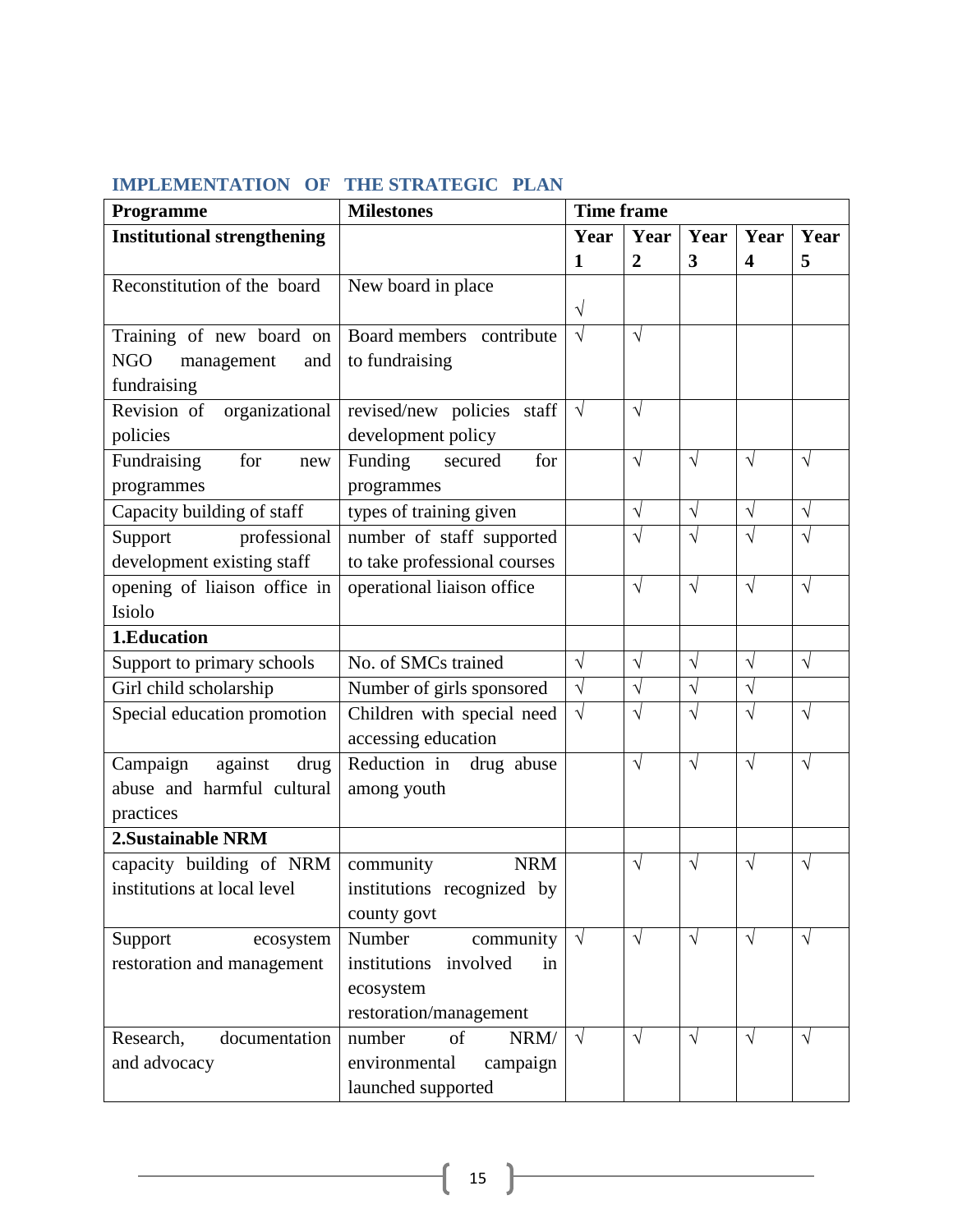| Programme                  | <b>Milestones</b>               | <b>Time frame</b> |                |                         |                         |            |
|----------------------------|---------------------------------|-------------------|----------------|-------------------------|-------------------------|------------|
| <b>3. Local Governance</b> |                                 | Year              | Year           | Year                    | Year                    | Year       |
|                            |                                 | $\mathbf{1}$      | $\overline{2}$ | $\overline{\mathbf{3}}$ | $\overline{\mathbf{4}}$ | 5          |
| Civic education            | Enhanced<br>level<br>$\sigma$ f |                   |                |                         |                         | $\sqrt{ }$ |
|                            | awareness on civic rights       | $\sqrt{ }$        | $\sqrt{}$      | $\sqrt{ }$              | $\sqrt{}$               |            |
| Lobby and advocacy         | Number<br>of<br>county          |                   |                |                         |                         | $\sqrt{}$  |
|                            | legislations influenced         | $\sqrt{ }$        | $\sqrt{}$      | $\sqrt{ }$              | $\sqrt{}$               |            |
| Budget tracking and social | of<br>Number<br>community       |                   |                |                         |                         | $\sqrt{}$  |
| audit                      | agitations on inequity in       | $\sqrt{ }$        | $\sqrt{ }$     | $\sqrt{ }$              | $\sqrt{}$               |            |
|                            | budget allocation               |                   |                |                         |                         |            |
| Peace building and social  | Number<br>of<br>inter           | $\sqrt{ }$        | $\sqrt{ }$     | $\sqrt{ }$              | $\sqrt{ }$              | $\sqrt{ }$ |
| cohesion                   | community peace events          |                   |                |                         |                         |            |
|                            | supported                       |                   |                |                         |                         |            |
| 4. Sustainable livelihood  |                                 |                   |                |                         |                         |            |
| Youth and women support    | Women and youth groups          |                   | $\sqrt{ }$     | $\sqrt{ }$              | $\sqrt{ }$              | $\sqrt{ }$ |
|                            | accessing<br>government         |                   |                |                         |                         |            |
|                            | funds and tenders               |                   |                |                         |                         |            |
| Climate smart agriculture  | Number of<br>community          |                   | V              | $\sqrt{ }$              | V                       | $\sqrt{}$  |
|                            | based initiatives on climate    |                   |                |                         |                         |            |
|                            | smart agriculture               |                   |                |                         |                         |            |
| Value chain promotion      | from<br>Increased<br>income     |                   | V              | $\sqrt{ }$              | $\sqrt{ }$              | $\sqrt{ }$ |
|                            | livestock<br>and<br>livestock   |                   |                |                         |                         |            |
|                            | based products and other        |                   |                |                         |                         |            |
|                            | natural products                |                   |                |                         |                         |            |
|                            |                                 |                   |                |                         |                         |            |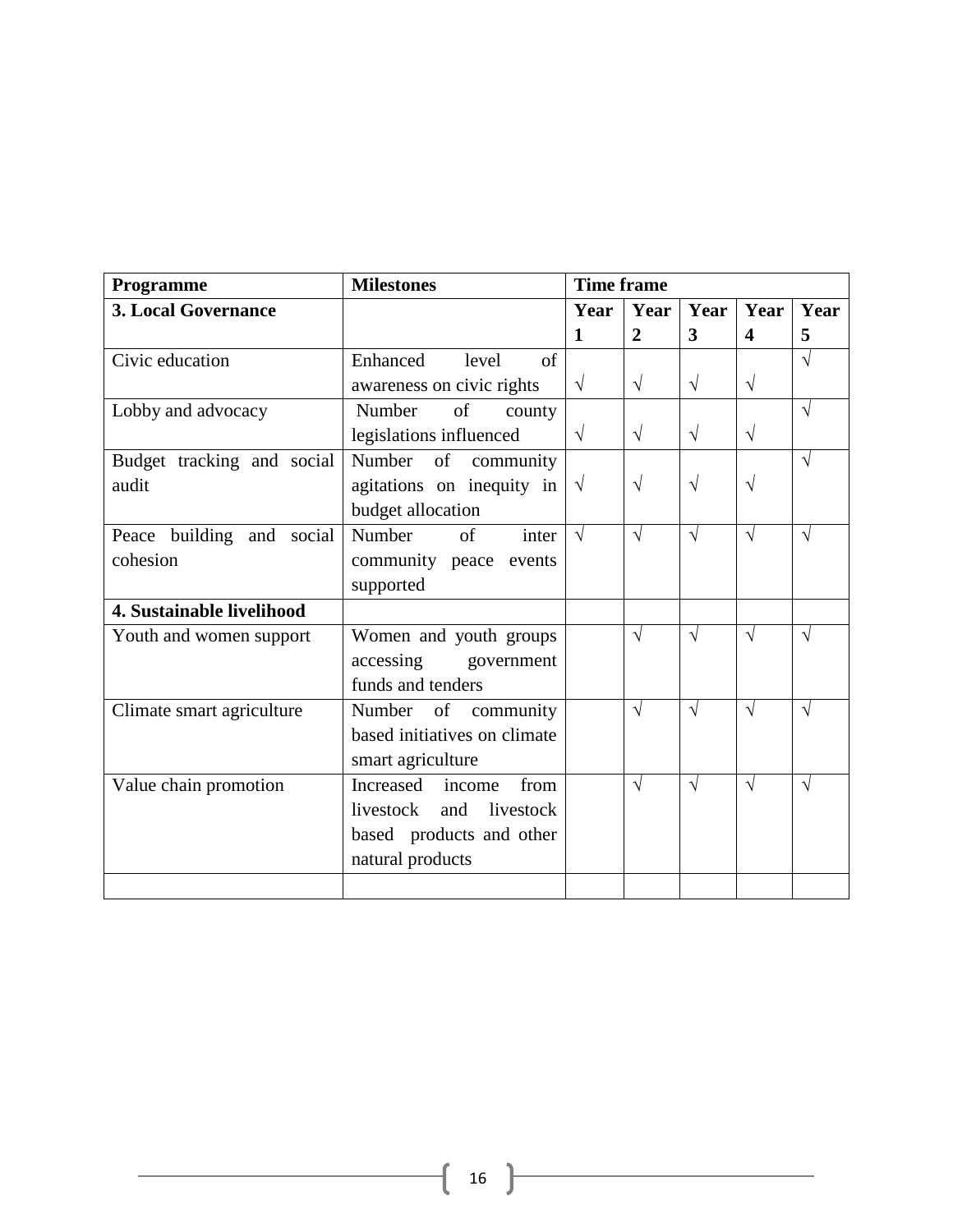<span id="page-17-0"></span>

| Estimated cost of implementing the strategic plan |  |  |  |  |
|---------------------------------------------------|--|--|--|--|
|                                                   |  |  |  |  |

| Programme                                  | Estimate cost | <b>Remarks</b>                                   |
|--------------------------------------------|---------------|--------------------------------------------------|
|                                            | in KES        |                                                  |
| <b>Institutional strengthening</b>         |               |                                                  |
| Reconstitution of the board                | 50,000        | cost of travel for recruiters                    |
| Training of new board on NGO               | 500,000       | cost of trainers and upkeep for board            |
| management and fundraising                 |               | members                                          |
| Revision of organizational policies        | 1,000,000     | cost of consultants, publication                 |
| Fundraising for new programmes             | 3,000,000     | development of<br>marketing<br>and               |
|                                            |               | publicity materials and travels related          |
|                                            |               | to fundraising $@$ 500,000 per year              |
| professional<br>development<br>Support     | 2,500,000     | 500,000 for staff development per                |
| existing staff                             |               | year for 5 years                                 |
| opening of liaison office in Isiolo        | 3,000,000     | cost of office operation for 60                  |
|                                            |               | months @ 50,000/month                            |
| Head office operations                     | 3,000,000     | utilities,<br>maintenance,                       |
|                                            |               | communication, stationery@50,000                 |
|                                            |               | per month x 60 months                            |
| vehicle purchase and maintenance           | 15,000,000    | $of \quad 1$<br>landcruizer<br>purchase<br>new   |
|                                            |               | 4WD@8m, operations for new and                   |
|                                            |               | old vehicles @ 50,000 per vehicle for            |
|                                            |               | 5 years                                          |
| Personnel cost(emoluments)                 | 45,000,000    | 60 months salaries and other benefits            |
|                                            |               | for CEO, 4 programme managers,                   |
|                                            |               | finance and admin manager and                    |
|                                            |               | support staff                                    |
| <b>Total for institutional development</b> | 73,50,000     |                                                  |
| and operations                             |               |                                                  |
| <b>Education</b>                           |               |                                                  |
| Support to primary schools                 | 8,750,000     | SMC capacity building 1,000,000 per              |
|                                            |               | year, 5 cluster activities per year              |
|                                            |               | @150,000                                         |
| Girl child scholarship                     | 50,000,000    | 200 girls @ 50,000 per year for 5                |
|                                            |               | years                                            |
| Special education promotion                | 13,600,000    | mapping/baseline@500,000,<br>$\overline{4}$<br>4 |
|                                            |               | parents/stakeholders<br>sensitization            |
|                                            |               | $w/\text{shop@}300,000$ , support 4 lobby        |